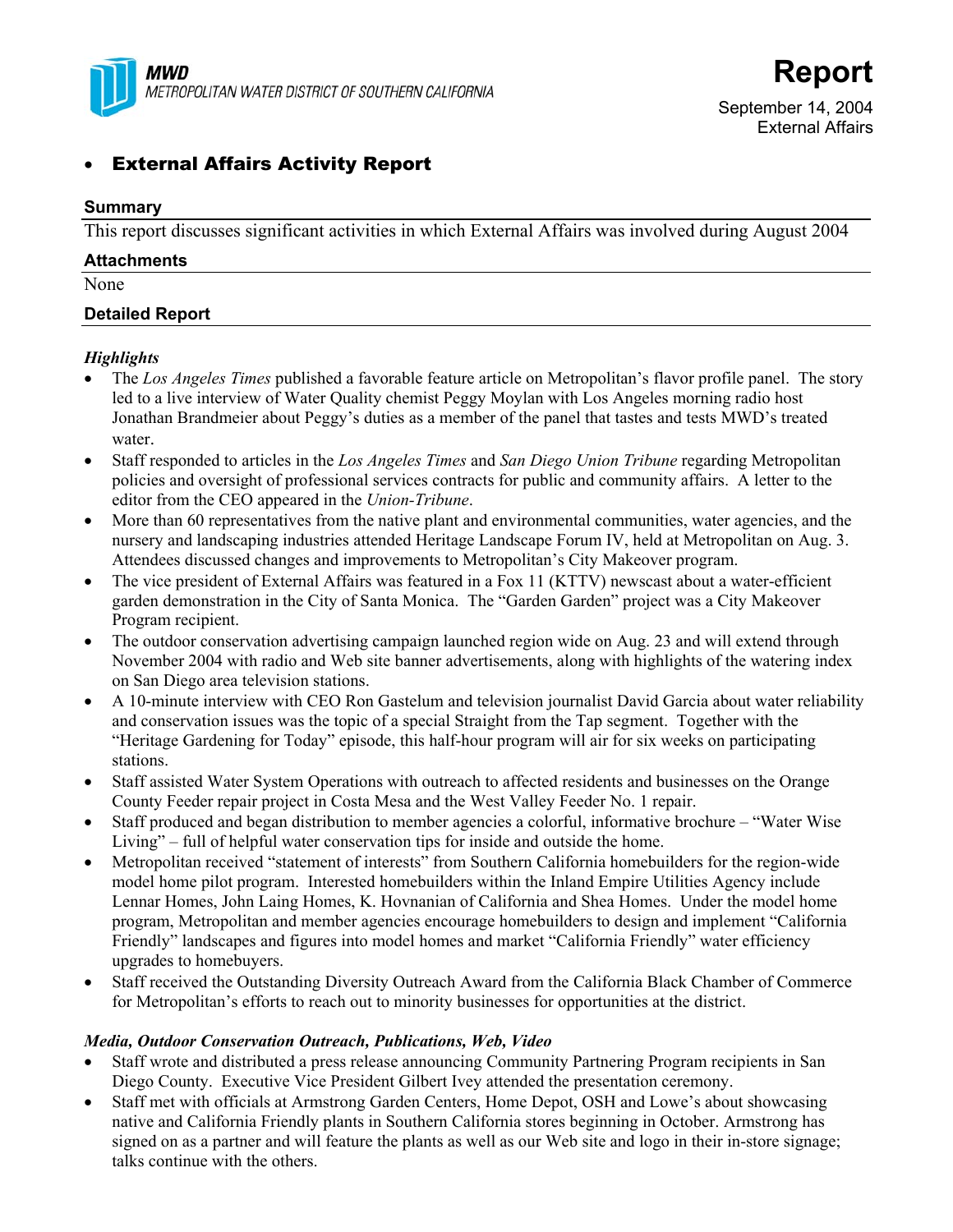- Staff presented conservation advertising campaign overviews to Municipal Water District of Orange County and its sub-agencies, and the city of San Diego.
- Staff met with representatives from the Irrigation Association and the California Landscape Contractors Association regarding conservation campaign partnerships.
- Staff worked with the Anaheim public information office to manage an Associated Press writer's planned story on the artificial turf project in that city.
- Staff wrote and distributed the August issue of the Metrospectives newsletter.
- Staff helped coordinate a radio interview in Mandarin Chinese for MWD water quality lab employee Sun Liang. A special phone number was created in Mandarin for listeners to call in and request Metropolitan's water quality brochure "What You've Always Wanted to Know about Your Tapwater." The brochure is available in English, Spanish, Mandarin, Khmer, Korean and Vietnamese.
- Staff provided background material to a staff writer for Southern California Builder magazine about the District's efforts to have homebuilders install California Friendly landscapes and other water-efficiency devices. The article is scheduled to appear in November.
- Staff produced and began distribution of a Spanish-language version of the annual water quality report, or Consumer Confidence Report, as well as Spanish-language versions of the DVL boating rules brochure and Water Wise Living brochure.
- Staff wrote and published the latest Diamond Valley Lake update email newsletter.
- Straight from the Tap will broadcast in San Bernardino in response to a request from the city cable channel to air the series. The latest episode on heritage gardening has generated more than 140 viewer responses.
- Staff fulfilled requests from Western MWD, Inland Empire Utilities Agency and the West Basin and Central Basin municipal water districts for cards and door hangers promoting water saving steps for guests at local hotels and motels.
- Staff wrote and issued a few press releases, including one announcing the board's approval of financial incentives to expand two water recycling projects in Orange County, which was reported by the *Orange County Register* as well as KFWB 980 news radio, and Director W.D. "Bud" Pocklington being named to the board as a representative of the San Diego County Water Authority.
- Staff provided updates to all district Web sites, including a new, more attractive and user-friendly design for Straight from the Tap and other district video projects.
- Staff assisted with an employee presentation on the new self-serve PeopleSoft application.
- There were 18,800 visitors to Metropolitan's Internet Web site, 8,400 visitors to Bewaterwise.com, 19,900 visitors to DVLake.com, 1,770 visitors to the *People.Interactive* magazine, 980 visitors to Aqueduct magazine, 20 visitors to the member agency site, 20 visitors to the BOD site, 25 visitors to the Water Quality Reports site and 170 visitors to the Straight from the Tap site.

### *Community Outreach, Education and Customer Service*

- Staff conducted business outreach networking efforts by attending events and meetings with various organizations and representatives including: Santa Ana Chamber of Commerce, Irvine Chamber of Commerce, Los Angeles County Office of Small Business/Supervisor Don Knabe's office, Hispanic Chamber of Commerce of Orange County, Fullerton Chamber of Commerce, Long Beach Chamber of Commerce, eWomen Network, Women in Business - Los Angeles, Southern California Minority Business Development Council, California Black Chamber of Commerce, Huntington Beach Chamber of Commerce, Small Business Administration, Orange County Hispanic Professional Association, Engineering Contractors Association, Riverside Chamber of Commerce, National Association of Women Business Owners - Ventura County, Minority Business Development Agency
- Staff conducted a business outreach matchmaking and certification event at Union Station.
- Outreach staff assisted with preparations for an emergency drill with the Riverside County Sheriff's Department at Diamond Valley Lake.
- There were 1,798 visitors to the DVL Visitor Center and 3,728 visitors to the Clayton Record Viewpoint.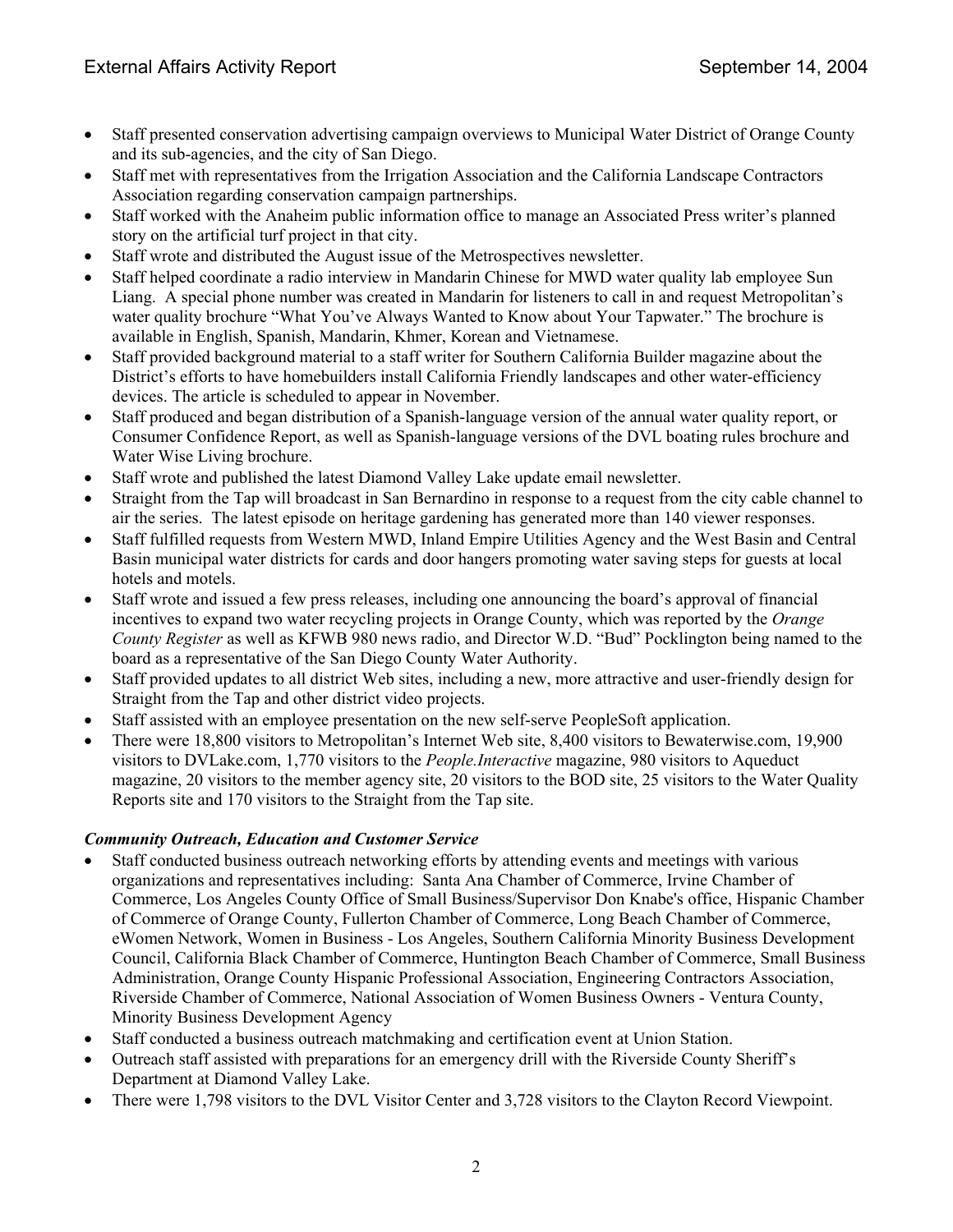- Staff completed the DVL 2004-2005 Year-End Report detailing the field trips, visit and school-related events centered on the DVL program.
- Staff presented water quality hands-on experiments for the Young Scientists Workshop at Cal State Long Beach.
- Staff presented to the Special Committee on Water Education the World Water Forum, Solar Cup 2005 and the sixth-grade curriculum program "Water Times."
- Staff managed an inspection trip to Northern California for the Salvadoran American Leadership and Educational Fund.
- Staff organized and attended Western Municipal Water District's tour of the Mills Ozone facility.
- Staff planned and developed hands-on activities for the Pasadena Museum of History's "Water History Exhibit," which is scheduled to open Sept. 4 and run through January 2005.
- Metropolitan participated in community events/professional association with the following organization: Water Education Foundation.
- Distributed more than half of the 2004-05 approved Community Partnering Program sponsorships.
- Staff applied for the Governor's Environmental Award, submitting Solar Cup 2004 as an outstanding program achievement in environmental education outreach.

## *Legislation and Government Relations*

*(Complete and updated reports for Sacramento and Washington, D.C., are given orally during the Communications, Outreach and Legislation Committee.) Federal* 

- Senator Feinstein's CALFED legislation is in position to move forward in the Senate once Congress returns from its summer recess, September 8. Congress' biggest job at that time will be on appropriations bills, including those for the interior, energy and water development.
- On July 20, U.S. Representatives Mary Bono (R-Palm Springs) and Grace Napolitano (D-Montebello) initiated a bi-partisan request that Chairman Don Young, House Transportation Committee, include \$2 million in FY05 for the construction of trails at Diamond Valley Lake.

## *State*

- On Aug. 9, Metropolitan Legislative Representative Kathy Cole provided a presentation on water policy and the legislative process to a group of Salvadoran American Leadership and Education Fund (SALEF) program participants. The group's briefing was organized in coordination with Senator Liz Figueroa's office.
- On Aug. 19, the Assembly sent AB 2528 (Lowenthal) to the Governor on a 79-0 vote. The measure, which is sponsored by Metropolitan and several member agencies, would clarify existing statutory drinking water quality terminology and would modify and update existing contaminant notification requirements.
- On Aug. 16, the Governor signed the "resources" budget trailer bill, SB 1107, which did not include language authorizing a CALFED user fee. As noted last month, the Legislature's Budget Conference Committee reversed their prior adoption of trailer bill language for the resources budget trailer bill that would have provided the California Bay Delta Authority with the authority to impose fees on water users to support the CALFED program. Metropolitan – along with many other water user interests – was opposed to such language, which Metropolitan views as an unconstrained "blank check" for the CALFED program. Metropolitan will continue to monitor this issue should there be any attempts to revive such language this year.

## *Regional*

• On July 30, 14 Metropolitan directors, lead by Director Terry Mylne, attended the National Water Resources Association Municipal Caucus Meeting in Santa Ana Pueblo, New Mexico, where the special guest speaker was Mark S. Sanchez, Executive Director of the Albuquerque Bernalillo Water Utility Authority.